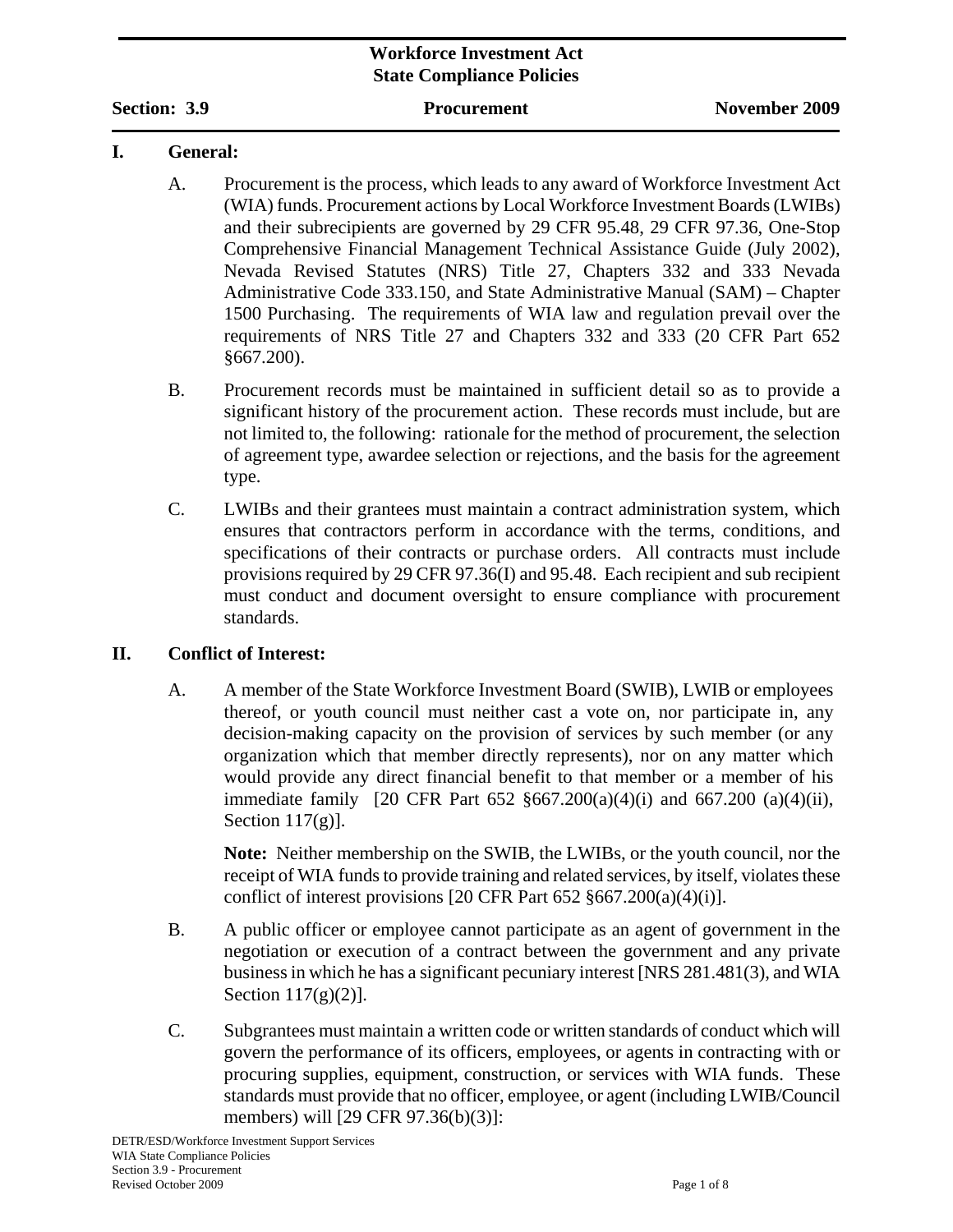- 1. Solicit or accept gratuities, favors, or anything of monetary value from suppliers or potential suppliers, including subcontractors' contracts; or
- 2. Participate in the selection, award, or administration of a procurement supported by WIA funds where, to the individual's knowledge, any of the following has a financial or other interest in any organization which may be considered for award were:
	- a. The officer, employer, or agent;
	- b. Any member of his or her immediate family;
	- c. His or her business partner; or
	- d. A person or organization, which employs, or is about to employ, any of the above, has a financial, or other interest in the firm or organization selected for award.
- D. To the extent permitted by state and local law or regulations, subgrantees standards must provide for penalties, sanctions, or other disciplinary actions (such as suspension, termination, or civil action to recover money damages) to be applied for contract related violations of law or established standards of conduct by LWIB/Council officers, employees or agents, or by contractors or their agents [29 CFR 97.36(b)(3)(iv)].

## **III. Procurement Systems and Policies/Procedures:**

The LWIB/Council and their subrecipients must use procurement systems and policies/procedures, which reflect applicable Federal and State laws, rules, and regulations to the extent that systems and policies/procedures do not conflict with NRS, the WIA regulations, or this policy.

## A. **Written Policies/Procedures**

LWIB/Council and subrecipients must have written policies/procedures for procurement transactions that ensure that all solicitations incorporate a clear and accurate description of the technical requirements for the material, product, or service to be procured including quantities, and identify all requirements which the offerors must fulfill and all other factors to be used in evaluating bids or proposals. The policies/procedures must include the following [29 CFR 97.36(c)(3) and 95.44]:

- 1. Identify who is authorized to issue solicitations, and who is an authorized signatory for what types of goods/services and in what dollar amounts.
- 2. Specify and describe the alternative forms of procurement that are allowable and the appropriate conditions for use of each. Policies/procedures must be developed to identify the specific circumstances under which a noncompetitive procurement method can be used, and a description of the elements and policies/procedures that will comprise a competitive procurement process.
- 3. Specify how the procurement history will be recorded and, at a minimum, the record must contain the rationale for the method of procurement, the selection of the agreement type, awardee selection or rejection, and the basis for the agreement price.
- 4. Include a resolution process to resolve disputes relating to procurement.
- 5. Include methods for recording receipt of bids and for dealing with late or nonresponsive bids.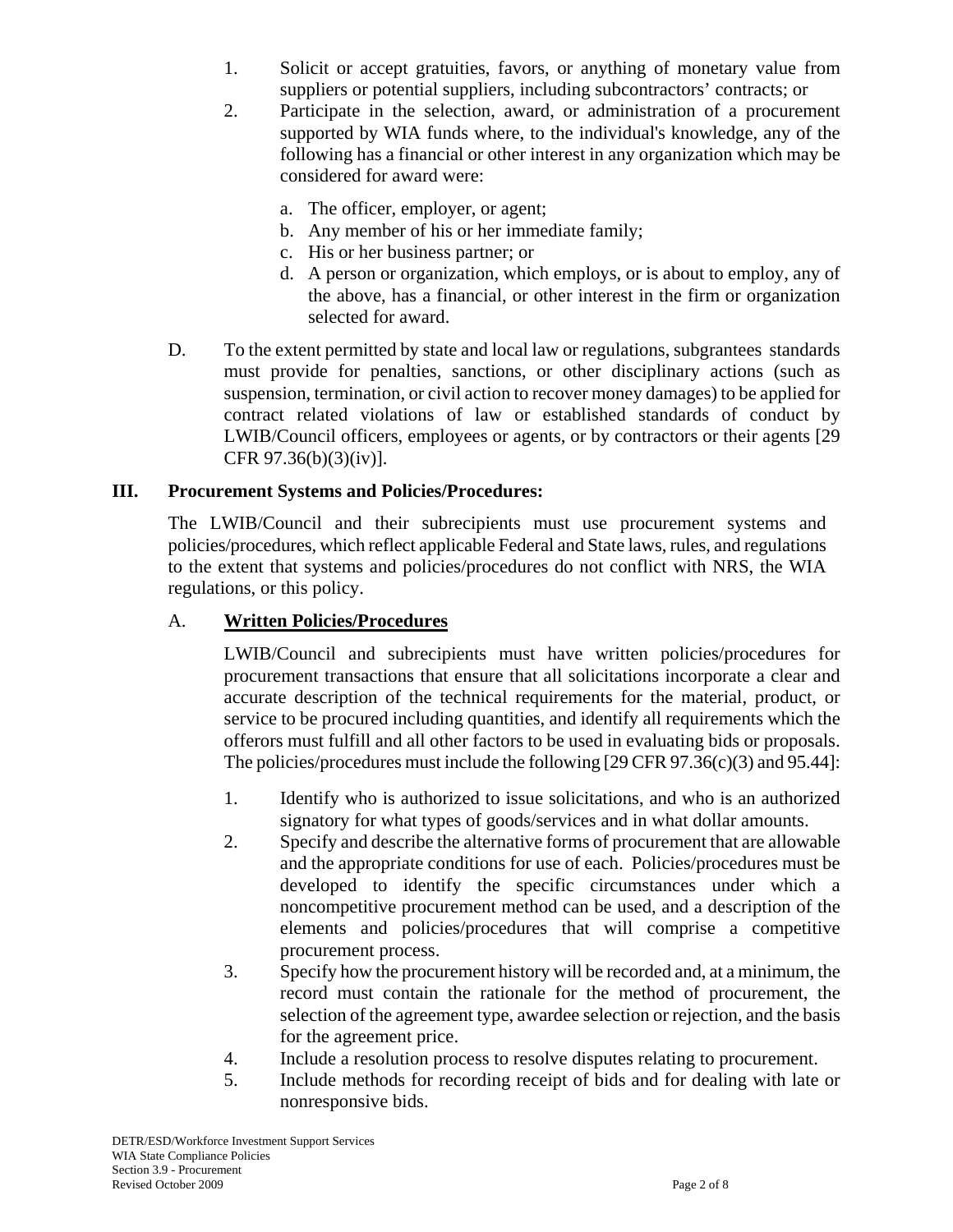B. All written policies/procedures for procurement activities must be made available to the public.

## **IV. Methods of Procurement:**

These methods apply to all procurement by the LWIB/Council and their subrecipients. This procurement includes, but is not limited to, the acquisition of administrative or program equipment, supplies, and professional services (e.g., individual legal, accounting, and personnel services contracts). Procurement must be documented in accordance with the state grantee and subrecipient written policies/procedures and all procurements must be documented as required in paragraph I. B. of this policy.

- A. **Small Purchases:** This is a relatively informal method used primarily to procure goods, services, supplies, equipment, or other property that do not cost more than \$100,000 in the aggregate" [29 CFR 97.36(d)].
	- 1. For small purchases, the low-end threshold for the purchase of consumable supplies or materials without a formal award process or documentation is \$5,000. Amounts over \$5,000 will require a minimum of three bids.
	- 2. One purchase cannot be split into several purchases in order to use small purchase policies/procedures instead of other procurement policies/ procedures.
	- 3. These policies/procedures can be used where the "per transaction" value of the procurement is \$100,000 or less. "Per transaction" is a single solicitation for a single item (e.g., copying machine), group of related items (e.g., chairs), or a specified service (e.g., staff or participant training). The method can be used to secure supportive services such as day care. This method is generally used for purchases from vendors, but can be used in subrecipient purchases.
	- 4. For all small purchases exceeding \$5,000, a Request For Quote must be prepared specifying the quantity, time frames, and all the requirements of the product or service. The identification of sources and solicitation of quotes must be supported by documentation.
	- 5. For commodity goods/services, the basis for selection is normally the lowest bid. However, qualifications of the vendor, availability of the goods or services, quality, and location are some additional factors that could influence the procurement. The document must contain the basis for vendor selection and if the basis is something other than price, the state grantee or subrecipient must prepare written documentation in the procurement file describing the additional criteria for selection, the relevance of the criteria to the need and benefit, and the relative advantage of the offering from the selected vendor.
- B. **Sealed Bids formally advertised:** Under sealed bid procedures, bids are publicly solicited from at least three known suppliers, and the procurement is awarded to the lowest bidder, resulting in a firm-fixed-price (lump sum or unit price) contract. In order for this process to be feasible, three conditions must be met: 1) complete and realistic specification of required goods and services is available and part of solicitation; 2) there are at least two responsible bidders; and 3) the procurement may be made principally on the basis of price. A firm fixed-price contract may be awarded to the responsible bidder whose bid, conforming to all the material terms and conditions of the invitation for bids, is the lowest in price [29 CFR 97.36(d)(2)]. Any or all bids may be rejected if there is a documented reason.
	- 1. This method is generally used for purchases from vendors for commodity-type goods/services, which are widely available in the market place; e.g. computer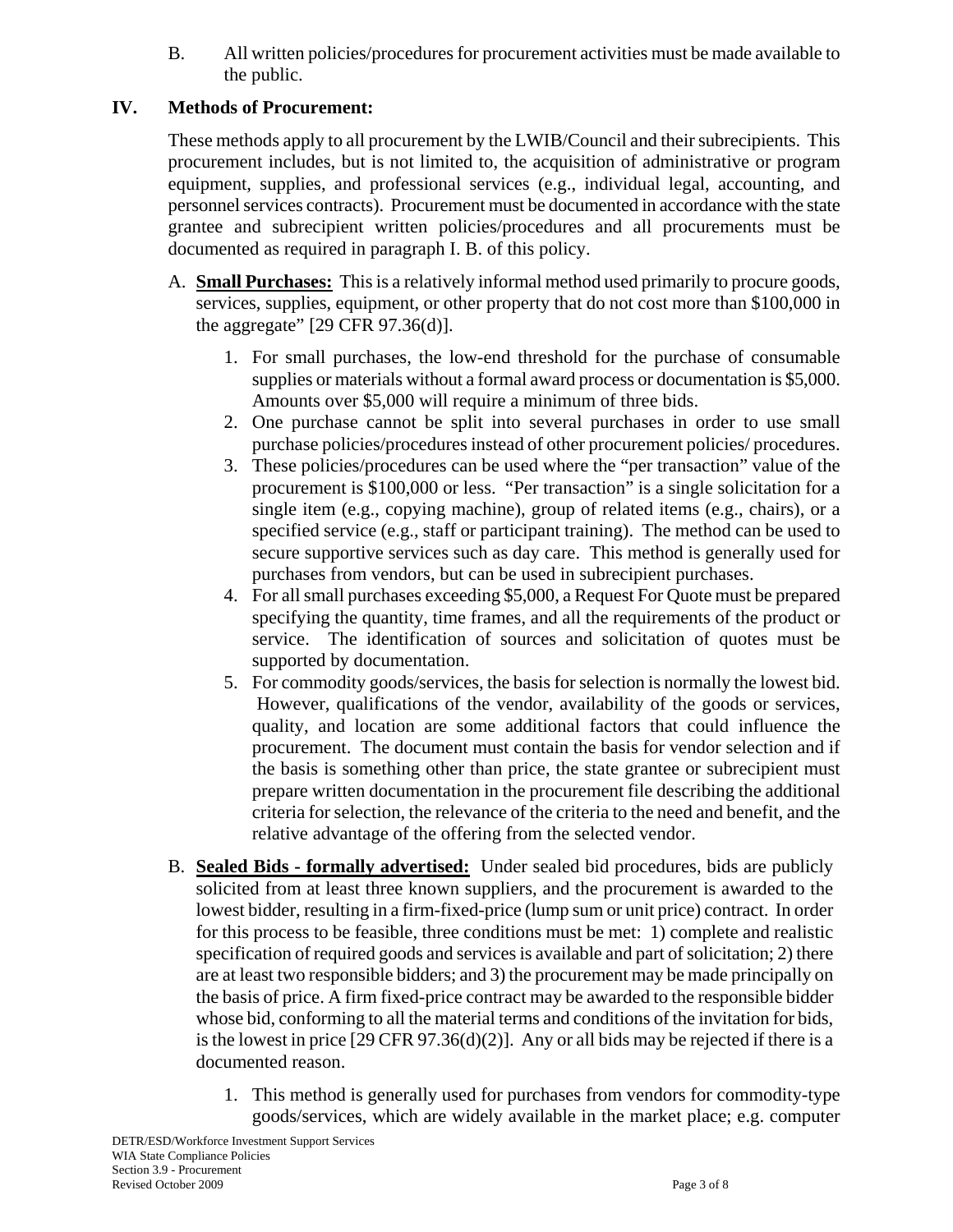equipment, furniture, vehicles.

- 2. As required under Section IV C-2 of this policy, all solicitations including sealed bids must incorporate a clear and accurate description of the technical requirements for the material, product, or service to be procured including quantities; identify all requirements which the offerors must fulfill; and all other factors to be used in evaluating bids or proposals. The selected bidder will generally be the bidder with the lowest price, if all the technical requirements of the solicitation are met. All bids must be publicly opened at the time and place prescribed in the invitation for bids  $[29 \text{ CFR } 97.36(d)(2)(I)(C)].$
- 3. Documentation must include, at a minimum:
	- a. A copy of the formally advertised invitation for bid;
	- b. The vendors receiving invitation for bids by request and through a qualified bidders' list;
	- c. The publication notice(s);
	- d. All bids received; and
	- e. A statement in the file detailing the reasons for rejecting the lowest bid.
- C. **Competitive Proposals**: Competitive proposals are used when there is more than one prospective bidder, the lowest price is not necessarily the determining factor for award, and either a fixed-price or cost reimbursement agreement will be awarded. The competitive proposal method also meets the standards for "full and open competition" and is appropriate when the agency seeking goods or services is looking for a variety of methods that may be employed to achieve the results called for in the Request For Proposal (RFP). Often the evaluation factors will focus on approach, program design, innovation, coordination, and experience [29 CRFR 97.36(d)(3) and 95.43].
	- 1. This method is generally used when the nature of the goods/services to be acquired cannot be defined at the level of completeness and precision required by the sealed bid method; and specifically when factors other than price are important in the selection decision. The most common instrument for procuring these types of services is the RFP.
	- 2. For each RFP, the local workforce investment board shall publish:
		- a. The name and location of the entity requesting proposals;
		- b. Where and how the RFP specifications can be obtained;
		- c. The date and time not later than which responses must be received by the requesting entity; and
		- d. The date and time that the responses will be opened.
	- 3. A local workforce investment board shall give reasonable notice of all RFP's for the proposed purchases of goods and services when utilizing Workforce Investment Act Title I funds.
	- 4. Local workforce investment boards shall, without limitation:
		- a. Publish the RFP notice in at least one newspaper of general circulation in the respective local workforce investment area;
		- b. Post the RFP notice on their respective Web site;
		- c. Send notification of the RFP to an established list of interested parties; and
		- d. Ensure that copies of the complete RFP package are available to the public at the respective local workforce investment board office.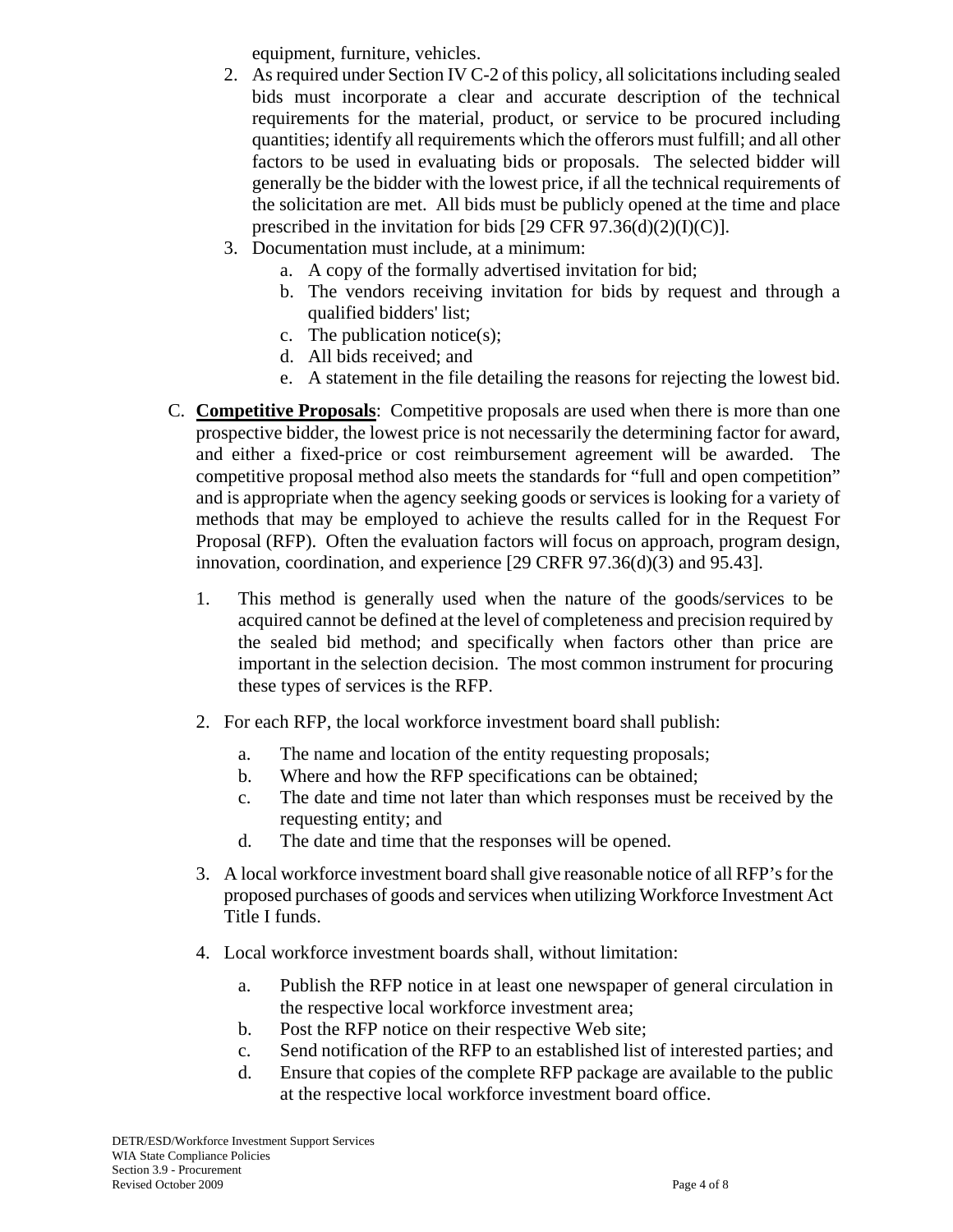- 5. Local workforce investment boards may also provide notice of the RFP to local and/or state purchasing entities, as appropriate.
- 6. The RFP must contain the specifications that provide a clear, accurate, and common description of the technical requirements for the material, product, goods, or service to be procured, and all requirements must be identified which the offerors must fulfill as well as all other factors and their relative weight or importance to be used in evaluating the bids or proposals. At a minimum, the RFP file must contain:
	- a. A copy of the solicitation package;
	- b. A copy of the public notification;
	- c. A bidders' list to which notices were mailed;
	- d. A list of all organizations/entities that received the RFP;
	- e. An agenda and minutes of a bidders' conference, if held;
	- f. Written responses to all clarifying questions received outside of the bidders' conference;
	- g. A copy of each proposal received;
	- h. A determination of demonstrated performance;
	- i. Rating and scoring sheets completed in the evaluation process;
	- j. Written documentation that clarifies instances when an evaluation team member's score(s) varies significantly from those received from other team members.
	- k. Documentation of the rationale for selection and funding of any offeror, which did not receive the highest score/ranking in the evaluation process;
	- l. Documentation regarding negotiation for each contract;
	- m. A completed price analysis for each selected bidder, and a cost analysis when required; and
	- n. A copy of any submitted grievances and the resolution of each.
- **D. Noncompetitive Procurement (Sole Source)**: This method is the solicitation of a proposal from a single source, or, after solicitation of a number (more than one) of sources, competition is determined inadequate to fulfill the requirements of the funding agency [29 CFR 97.36(d)(4)].
	- 1. Recipients and subrecipients must minimize the use of sole source procurement to the extent practicable, but in every case, the use of sole source procurement must be justified and documented.
	- 2. Such procurement may only be used when the award of a contract is infeasible under small purchase policies/procedures, sealed bid, or competitive proposals with the exception of on-the-job training and customized training and if one of the following circumstances applies:
		- a. The item or service is available only from a single source;
		- b. The public exigency or emergency need for the item or service does not permit a delay resulting from competitive solicitation; or
		- c. After solicitation of a number of sources, competition is determined inadequate.
	- 3. The file documentation for this method must include:
		- a. A description of the specific circumstances supporting the sole source procurement and the results of any negotiations with the subrecipient/ vendor;
		- b. The cost analysis or other means of verifying the reasonableness of the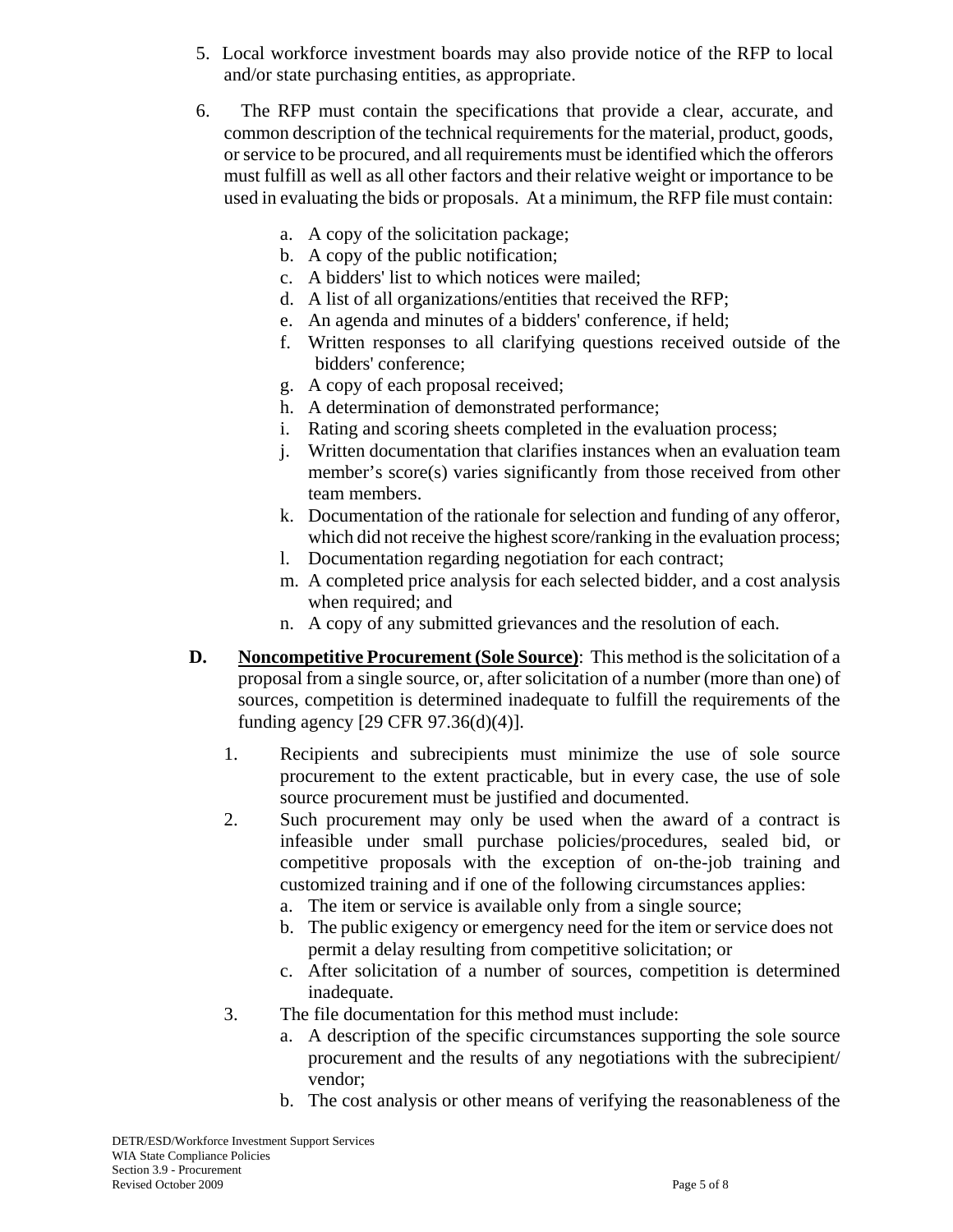price;

- c. A determination of demonstrated effectiveness of a provider or vendor who provides educational, training, employment or supportive services to participants.
- **E. Commercially Available or Off-the-Shelf Training:** Defined as a training package sold or traded to the general public in the course of normal business operations, at prices based on established catalog or market prices.
	- 1. To be considered as sold to the general public, the package must be regularly sold in sufficient quantities to constitute a real commercial market that must include buyers other than WIA programs.
	- 2. The package must include performance criteria pertaining to the delivery of the package, which may include participant attainment of knowledge, skills, or employment.
	- 3. For the product to be unmodified, it must be sold to the general public in the same condition that it is sold to the state grantee or subrecipients. If the product is altered or customized in order to meet the specific training needs of WIA, it is not a commercially available or off-the-shelf product. The LWIB/Council and subrecipients may negotiate a price that is below the cost paid by the public and/or a different rate or method of payment may be accepted. This would be acceptable and the package would still be considered unmodified. However, the addition of training, services, or provider performance would be considered modifications.
	- 4. A catalog price is one that is published in a catalog, price list, schedule, or other form regularly maintained by a supplier and is published or made available for inspection by buyers.

# **V. Transactions Between Units of Local Government:**

Procurement transactions between units of state or local governments and other entities organized principally as the administrative entity for LWIBs or sub state areas must be conducted on a cost reimbursement basis. No provision for profit is allowed [20 CFR Part 652 §667.200(a)(3), Section 184 (a)(3)(b)].

# **VI. Price and/or Cost Price Analysis [29 CFR 97.36(f)]:**

# A. **Introduction:**

Procurement must include an appropriate analysis of the reasonableness of cost and price. A price and/or cost analysis must be performed in connection with every procurement action, including contract modifications with a monetary impact. The method and degree of analysis depends on the facts surrounding the particular procurement and pricing situation, but at a minimum, the awarding agency must make independent estimates before receiving bids or proposals.

- B. **Price Analysis** is the process of examining and evaluating a price without looking at the estimated cost elements and proposed profit of the offeror whose price is being evaluated. The sole purpose of price analysis is to determine if the final price is fair and reasonable.
	- 1. All recipients and subrecipients are required to perform a price analysis for every procurement, including contract modifications.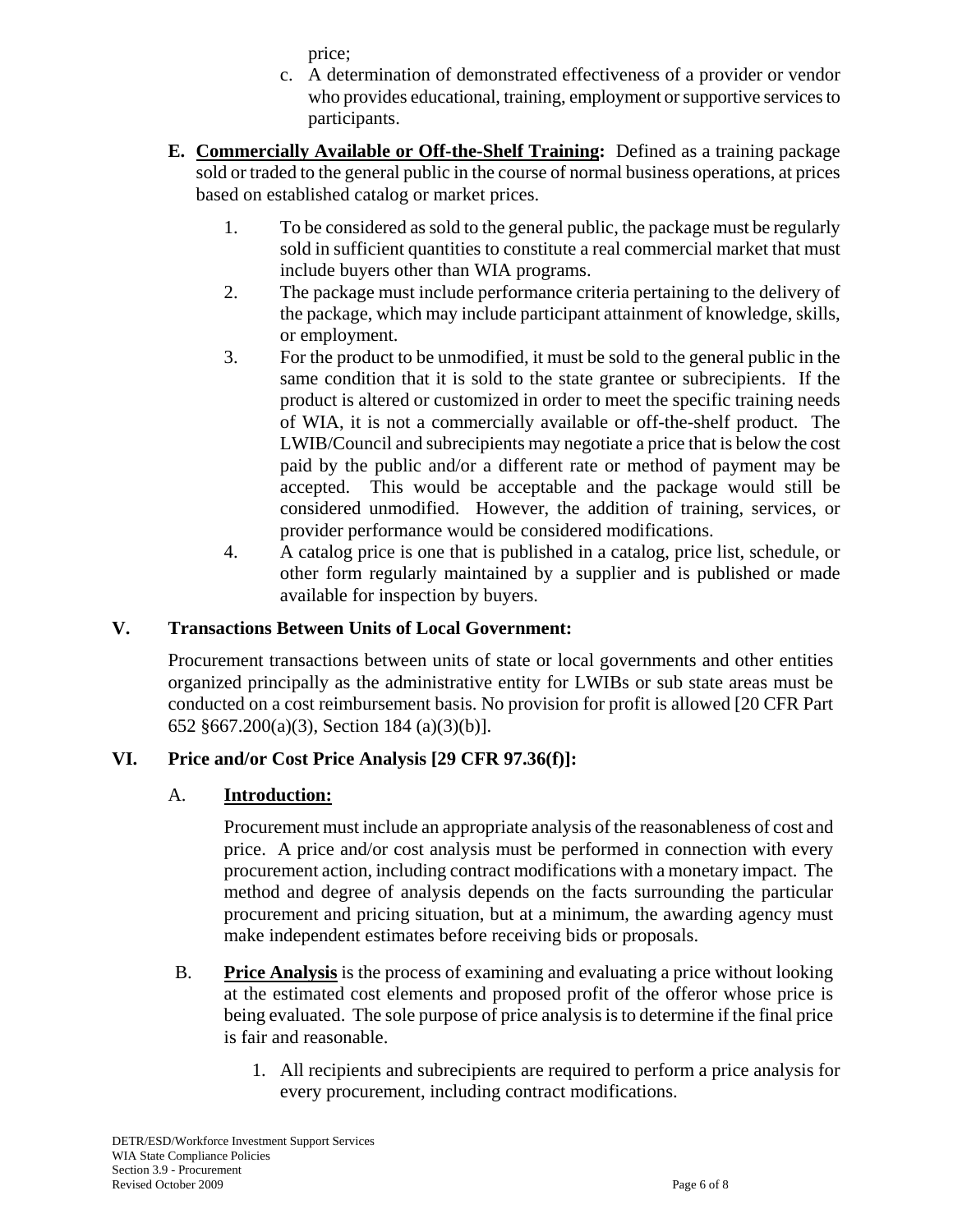- 2. Recommended process for comparisons are:
	- a. Comparison of prices of competing offers and selecting best price;
	- b. Comparison of prior quotes and contracts for the same or similar requirements taking into account inflation;
	- c. Comparison of offers to parametric estimates or benchmarks, e.g., dollars per square foot or cost per instructional hour;
	- d. Comparison with competitive published price lists and published market price; and/or
	- e. Comparison of offers to an independent agency estimate.

**Note:** The lowest price is not necessarily the best price since factors other than the final price must be considered, e.g., demonstrated performance. LWIBs and their subrecipients must ensure that the offeror is capable of performing the work at the level of effort and with the quality required to satisfy the contract and that the proposal addressed all the questions in the RFP.

- C. **Cost Analysis** is the review and evaluation, element by element, of the cost estimate supporting a proposal for the purpose of pricing a contract. Unlike price analysis, which is required for every procurement, cost analysis is required when price analysis alone is not sufficient to determine that a price is fair and reasonable for a product or service. It is usually required when price competition is weak or where there is only one offeror. For all non-competitive procurement actions, a cost analysis is required.
	- 1. Prior to undertaking a cost analysis, a decision must be reached to determine if the scope of services required justifies a cost analysis. It may end up costing more time and money analyzing a contract than the contract is worth.
	- 2. A cost analysis must be conducted when:
		- a. The offeror is required to submit the elements of the estimated cost;
		- b. When adequate price competition is lacking; and
		- c. For sole source procurement, including contract modification or change orders, unless price reasonableness can be established on the basis of a catalog or market price of a commercial product sold in substantial quantities to the general public or based on prices set by law or regulation.
	- 3. Cost analysis differs from price analysis in the level of review conducted. Cost analysis segregates the total price into various cost elements (line items in detailed budgets). These are then individually assessed.
	- 4. Cost analysis process must include the following:
		- a. Verification of the cost or pricing data and evaluation of cost elements, including necessity and reasonableness;
		- b. Comparison of proposed costs for individual cost elements with actual costs previously incurred by the same offerors, previous cost estimates from the same or other offerors for the same or similar items, other cost estimates received in response to the request, and independent contracting agency cost estimates;
		- c. Verification that the offerors' cost submissions are in accordance with cost principles of allowability/allocability;
		- d. Determination that the cost or pricing data, which are necessary to make the proposal accurate, complete, and current, have been submitted;
		- e. Verification that any indirect costs are not duplicated by proposed